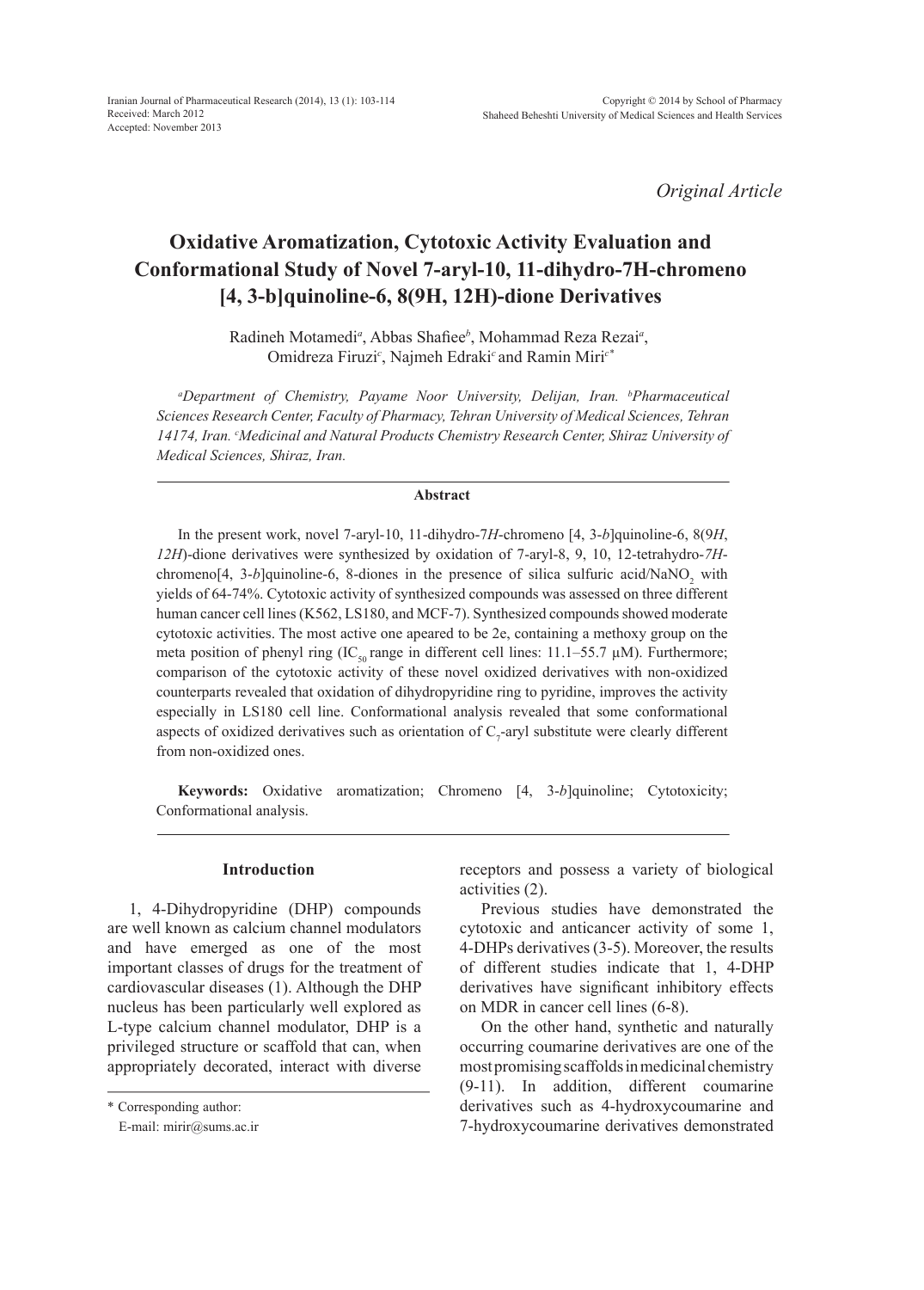cytotoxic and antitumoral properties (12-13).

We have previously synthesized and evaluated the cytotoxic activity of some novel heteroanalogues of fused DHPs with the features of 1,4-DHPs and 4-hydroxycoumarins named as "chromeno[4, 3-*b*]quinoline or 7-aryl-8,9,10,12-tetrahydro-7*H*-chromeno[4, 3-*b*] quinoline-6,11-dione derivatives" 1 (14). Some of these derivatives showed moderate cytotoxic capacity and at the same time very low calcium channel antagonist activity, an undesirable effect when these compounds are used as antitumoral agents. These findings prompted us to further optimize this structure for design of more potent and specific cytotoxic agents. Armed with our experience and our interest in pharmacological properties and especially cytotoxic and DNA-intercalating activity of polycondensed heterocyclic compounds such as 1,8-acridinone and benzopyrano[3, 2-c] chromene-6, 8-dione derivatives (15-18), we were persuaded to aromatize these newly synthesized 1,4-DHPs (1) in order to obtain new pyridine derivatives with higher cytotoxic effect. We also examined some structural properties by means of computational conformational analysis.

## **Experimental**

## *Chemistry*

All chemicals and solvents used in this study were purchased from Merck (Darmstadt, Germany) and Sigma-Aldrich (San Louis, MO, USA). Melting points were determined on a Kofler hot stage apparatus and are uncorrected. The IR spectra were obtained on a Shimadzu 470 spectrophotometer (potassium bromide disks).

1 H-NMR spectra were measured using a Bruker FT-500 spectrometer, and chemical shifts are expressed as d (ppm) with tetramethylsilane as internal standard. The mass spectra were run on a Finnigan TSQ-70 spectrometer at 70 eV. Merck silica gel 60 F254 plates were used for analytical TLC; column chromatography was performed on Merck silica gel (70–230 mesh). Yields were calculated for purified products and were not optimized.

*Typical Procedure for synthesis of 7-Aryl-10, 11-dihydro-9H-chromeno[4,3-b]quinoline-6,8-dione (2)*

Compounds 1 (5.4 mmol), sodium nitrite (16 mmol, 1.1 g) and silica sulfuric acid (1.6 g) and silica (1.07 g) were refluxed in chloroform (100 mL) for 8-12 h. The mixture was cooled to room temperature and was filtered. The filtrate was evaporated to dryness under reduced pressure, and the crude product was purified by short column chromatography to give 2 (Table 1).

*7-(2-Methylphenyl)-10, 11-dihydro-6Hchromeno[4, 3-b]quinoline-6, 8-dione (2a).*

Yellowish solid 1.36 g (yield  $71\%$ ), mp = 210-212 °C,  $R<sub>r</sub> = 0.70$  (2:8 EtOAc/Petrolum Ether).

IR  $v_{\text{max}}$  cm<sup>-1</sup>(KBr): 2922, 2848 (C-H) aliphatic), 1754 (C = O ester), 1691 (C = O ketone), 757 (C-H bending).

<sup>1</sup>HNMR (CDCl<sub>3</sub>), δ (ppm): 2.02 (s, 3H, CH<sub>3</sub> ), 2.24 (qn, 2H,  $J = 6.6$  Hz, H<sub>10</sub>), 2.66 (t, 2H, J  $= 6.6$  Hz, H<sub>9</sub>), 3.38 (t, 2H,  $J = 6.6$  Hz, H<sub>11</sub>), 6.81  $(d, {}^{1}H, J = 7.0$  Hz, H<sub>15</sub>), 7.23  $(t, {}^{1}H, J = 7.0$  Hz,  $H_{17}$ ), 7.28-7.35 (m, 3H,  $H_{16}$ ,  $H_{18}$ ,  $H_4$ ), 7.40 (t, <sup>1</sup>H,  $J = 8.0$  Hz, H<sub>2</sub>), 7.61 (t, <sup>1</sup>H,  $J = 8.0$  Hz, H<sub>3</sub>), 8.68  $(d, {}^{1}H, J = 8.0 \text{ Hz}, H_1).$ 

<sup>13</sup>CNMR (CDCl<sub>3</sub>), δ: 20.01, 20.98, 34.61, 40.13, 115.13, 116.90, 118.83, 124.61, 124.89, 125.58, 126.09, 127.44, 127.69, 129.26, 133.33, 134.24, 137.84, 153.43, 154.13, 156.39, 157.92, 169.58, 196.14.

MS :  $m/z$  (%), 355 (M<sup>+</sup>, 44), 340 (44), 327 (37), 299(100), 271(37), 151(50), 126 (50), 114 (63), 100 (44), 87 (25).

Anal. Calcd for  $C_{23}H_{17}NO_3$ : C, 77.73; H, 4.82; N, 3.94. Found: C, 77.40 ; H, 4.56; N, 3.95.

*7-(3-Methylphenyl)-10, 11-dihydro-6Hchromeno[4, 3-b]quinoline-6, 8-dione (2b).*

White solid, 1.22 g (yield  $64\%$ ), mp = 172-174 °C,  $R_f$  = 0.73 (2:8 EtOAc/Petrolum Ether).

IR  $v_{\text{max}}$  cm<sup>-1</sup>(KBr): 2848 (C-H aliphatic), 1754 (C=O ester), 1691(C=O ketone), 757 (C-H bending).

<sup>1</sup>HNMR (CDCl<sub>3</sub>), δ (ppm): 2.24 (qn, 2H,  $J =$ 6.6 Hz, H<sub>10</sub>), 2.39 (s, 3H, CH<sub>3</sub>), 2.67 (t, 2H,  $J =$ 6.5 Hz, H<sub>9</sub>), 3.36 (t, 2H,  $J = 6.5$  Hz, H<sub>11</sub>), 6.91 (m, 2H, H<sub>14</sub>, H<sub>16</sub>), 7.24 (d, <sup>1</sup>H, *J* = 7.5 Hz, ), 7.30  $(d, {}^{1}H, J = 8.0 \text{ Hz}, H_4)$ , 7.33  $(t, {}^{1}H, J = 7.5 \text{ Hz},$  $H_{17}$ ), 7.39 (t, <sup>1</sup>H, *J* = 8.0 Hz, H<sub>2</sub>), 7.60 (t, <sup>1</sup>H, *J* =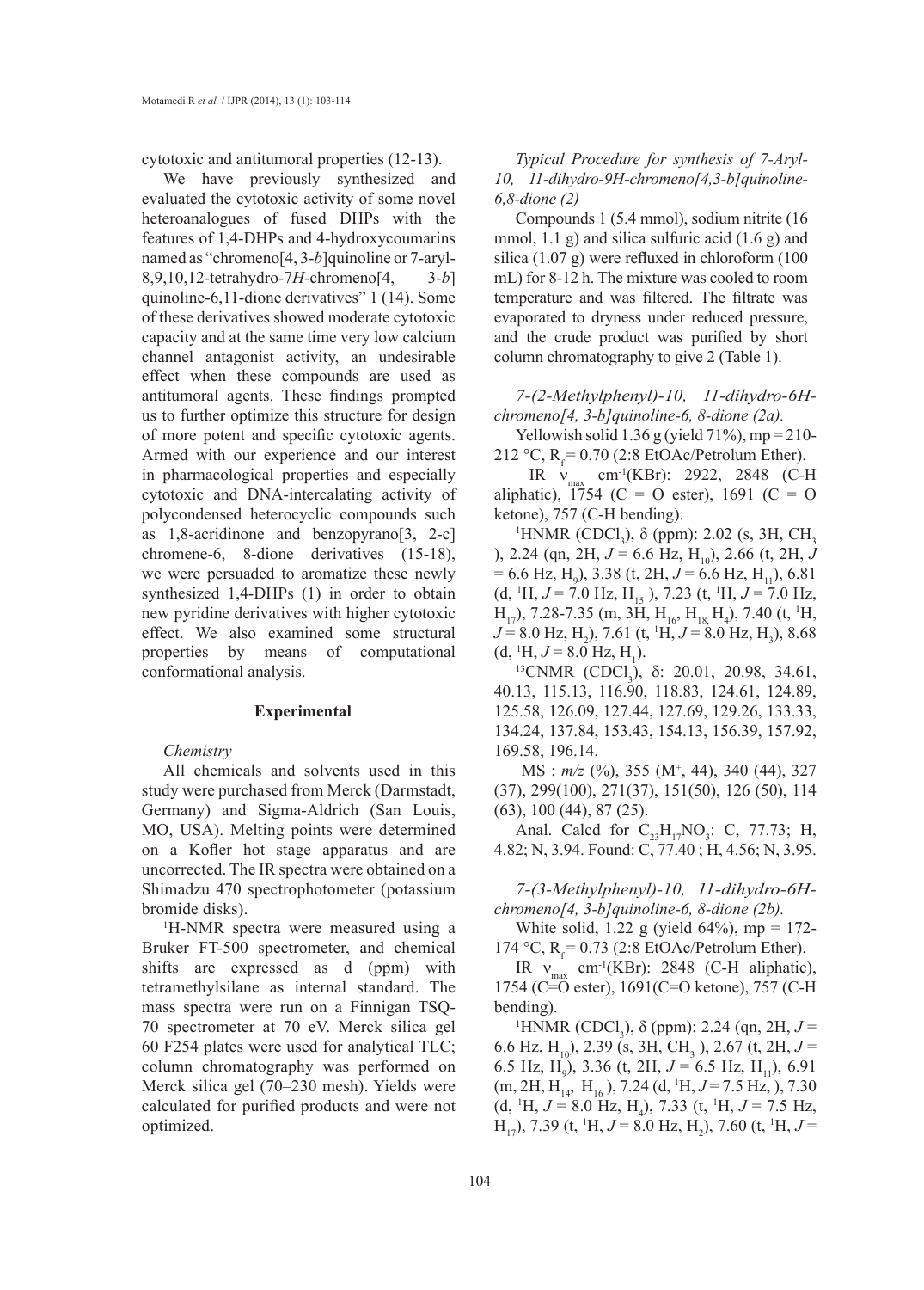8.0 Hz, H<sub>3</sub>), 8.67 (d, <sup>1</sup>H,  $J = 8.0$  Hz, H<sub>1</sub>).

<sup>13</sup>CNMR (CDCl<sub>3</sub>), δ: 20.93, 21.64, 34.56, 40.33, 115.08, 116.83, 118.80, 123.34, 124.56, 125.67, 126.11, 126.78, 127.74, 128.41, 133.25, 133.40, 137.35, 153.41, 153.86, 156.60, 158.13, 169.29, 196.39.

MS : *m/z* (%), 355 (M+ , 48), 340 (38), 265 (38), 149 (86), 121 (100), 105 (23), 92 (35), 71 (35), 57 (42), 43 (50).

Anal. Calcd for  $C_{23}H_{17}NO3$ : C, 77.73; H, 4.82; N, 3.94. Found: C, 77.80; H, 4.85; N, 3.97.

*7-(4-Methylphenyl)-10, 11-dihydro-6Hchromeno[4, 3-b]quinoline-6, 8-dione (2c).* 

White solid, 1.30 g (yield  $68\%$ ) mp = 241-243 °C,  $R_f = 0.74$  (2:8 EtOAc/Petrolum Ether).

IR  $v_{\text{max}}$  cm<sup>-1</sup>(KBr): 3033 (C-H aromatic), 2853 (C-H aliphatic), 1750 (C=O ester), 1698 (C=O ketone), 759 (C-H bending).

<sup>1</sup>HNMR (CDCl<sub>3</sub>), δ (ppm): 2.24 (qn, 2H,  $J =$ 6.6 Hz, H<sub>10</sub>), 2.46 (s, 3H, CH<sub>3</sub>), 2.68 (t, 2H,  $J =$ 6.6 Hz, H<sub>9</sub>), 3.37 (t, 2H,  $J = 6.3$  Hz, H<sub>11</sub>), 7.02 (d, 2H,  $J = 8.0$  Hz,  $H_{15}$ ,  $H_{17}$ ), 7.27 (d, 2H,  $J = 8.0$  Hz,  $H_{14}$ , H<sub>18</sub>), 7.32 (d, <sup>1</sup>H,  $J = 8.2$  Hz, H<sub>4</sub>), 7.41 (t, <sup>1</sup>H,  $J = 8.2$  Hz, H<sub>2</sub>), 7.61 (t, <sup>1</sup>H,  $J = 8.2$  Hz, H<sub>3</sub>), 8.68 (d, 1H,  $J = 8.2$  Hz, H<sub>1</sub>).

1H,  $J = 8.2$  Hz, H<sub>1</sub>).<br><sup>13</sup>CNMR (CDCl<sub>3</sub>), δ: 20.94, 21.57, 34.54, 40.33, 115.19, 116.86, 118.84, 124.56, 126, 11, 126.15, 127.94, 128.75, 133.24, 134.93, 137.19, 153.42, 153.89, 156.67, 158.25, 169.27, 196.58.

MS :  $m/z$  (%), 355 (M<sup>+</sup>, 100), 340 (31), 327 (25), 299 (19), 127 (13).

Anal. Calcd for  $C_{23}H_{17}NO3$ : C, 77.73; H, 4.82; N, 3.94. Found: C, 77.68 ; H, 4.78; N, 3.90.

*7-(2-Methoxyphenyl)-10, 11-dihydro-6Hchromeno[4, 3-b]quinoline-6, 8-dione(2d).*

White solid, 1.42 g (yield  $71\%$ ), mp = 180-182 °C,  $R_f = 0.69$  (2:8 EtOAc/Petrolum Ether).

IR  $v_{\text{max}}$  cm<sup>-1</sup>(KBr): 3056 (C-H aromatic), 2852 (C-H aliphatic), 1749 (C=O ester), 1693 (C=O ketone), 753 (C-H bending).

<sup>1</sup>HNMR (CDCl<sub>3</sub>), δ (ppm): 2.25 (qn, 2H,  $J =$  $6.7$  Hz, H<sub>10</sub>), 2.69 (t, 2H,  $J = 6.7$  Hz, H<sub>9</sub>), 3.38 (t,  $2H, J = 6.7$  Hz,  $H_{11}$ ), 3.74 (s, 3H, OCH<sub>3</sub>), 6.90  $(d, {}^{1}H, J=6.0 \text{ Hz}, H_{15}$ ), 6.89  $(d, {}^{1}H, J=6.0 \text{ Hz},$  $H_{18}$ ), 7.00 (m, <sup>1</sup>H, H<sub>17</sub>), 7.31 (d, <sup>1</sup>H, *J* = 8.2 Hz,  $H_4$ ), 7.41 (t, <sup>1</sup>H, *J* =6.0 Hz,  $H_{16}$ ), 7.43 (t, <sup>1</sup>H, *J*  $= 8.2$  Hz, H<sub>2</sub>), 7.61 (t, <sup>1</sup>H,  $J = 8.2$  Hz, H<sub>3</sub>), 8.68  $(d, {}^{1}H, J = 8.2 \text{ Hz}, H_1).$ 

<sup>13</sup>CNMR (CDCl<sub>3</sub>), δ: 20.97, 34.48, 40.06, 55.67, 110.39, 115.60, 116.82, 118.97, 120.73, 124.49, 126.04, 126.76, 127.40, 128.07, 129.21, 133.08, 153.32, 153.51, 153.87, 155.85, 158.13, 169.18, 196.28.

MS :  $m/z$  (%), 371 (M<sup>+</sup>, 38), 340 (100), 120 (31), 91 (31), 75 (25).

Anal. Calcd for  $C_{23}H_{17}NO_4$ : C, 74.38; H, 4.61; N, 3.77. Found: C, 74.32 ; H, 4.58; N, 3.70.

*7-(3-Methoxyphenyl)-10, 11-dihydro-6Hchromeno[4, 3-b]quinoline-6, 8-dione (2e).*

White solid, 1.32 g (yield 66%), mp = 155-157 °C,  $R_f = 0.67$  (2:8 EtOAc/Petrolum Ether).

IR  $v_{\text{max}}$  cm<sup>-1</sup>(KBr): 3060 (C-H aromatic), 2835 (C-H aliphatic), 1755 (C=O ester), 1692 (C=O ketone), 766 (C-H bending).

<sup>1</sup>HNMR (CDCl<sub>3</sub>), δ (ppm): 2.25 (qn, 2H,  $J =$ 6.5 Hz, H<sub>10</sub>), 2.68 (t, 2H,  $J = 6.5$  Hz, H<sub>9</sub>), 3.37 (t,  $2H, J = 6.5$  Hz,  $H_{11}$ ), 3.82 (s, 3H, OCH<sub>3</sub>), 6.67  $(s, {}^{1}H, H_{14}), 6.72$  (d,  ${}^{1}H, J = 7.5$  Hz,  $H_{18}), 6.98$  $(d, {}^{1}H, J = 7.5 \text{ Hz}, H_{16}), 7.31 (d, {}^{1}H, J = 8.0 \text{ Hz},$  $H_4$ ), 7.37-7.42 (m, 2H, H<sub>17</sub>, H<sub>2</sub>), 7.61 (t, <sup>1</sup>H, *J* = 8.0 Hz, H<sub>3</sub>), 8.68 (d, <sup>1</sup>H,  $J = 8.0$  Hz, H<sub>1</sub>).

<sup>13</sup>CNMR (CDCl<sub>3</sub>), δ: 20.91, 34.56, 40.29, 55.13, 112.49, 112.56, 115.02, 116.86, 118.76, 124.57, 126.11, 127.62, 128.97, 133.29, 133.89, 139.26, 153.41, 153.91, 155.96, 157.97, 159.33, 169.35, 196.17.

MS : m/z (%), 371 (M+ , 44), 340 (37), 341 (50), 196 (63), 120 (38), 91 (100), 43 ( 50).

Anal. Calcd for  $C_{23}H_{17}NO_4$ : C, 74.38; H, 4.61; N, 3.77. Found: C, 74.33; H, 4.56; N, 3.68.

*7-(4-Methoxyphenyl)-10, 11-dihydro-6Hchromeno[4, 3-b]quinoline-6, 8-dione(2f).*

White solid, 1.50 g (yield  $75\%$ ), mp = 185-187 °C,  $R_f = 0.71$  (2:8 EtOAc/Petrolum Ether).

IR  $v_{\text{max}}$  cm<sup>-1</sup>(KBr): 2854(C-H aliphatic), 1747(C=O ester), 1688(C=O ketone), 761(C-H bending).

<sup>1</sup>HNMR (CDCl<sub>3</sub>), δ (ppm): 2.24 (qn, 2H,  $J =$ 6.6 Hz H<sub>10</sub>), 2.69 (t, 2H,  $J = 6.5$  Hz, H<sub>9</sub>), 3.37 (t,  $2H, J = 6.4$  Hz,  $H_{11}$ ), 3.88 (s, 3H, OCH<sub>3</sub>), 7.00  $(d, 2H, J = 8.7 \text{ Hz}, H_{15}, H_{17}), 7.05 (d, 2H, J = 8.7$ Hz, H<sub>14</sub>, H<sub>18</sub>), 7.32 (d, <sup>1</sup>H, *J* = 8.2 Hz, H<sub>4</sub>), 7.41 (t,<br><sup>1</sup>H, *I* = 8.2 Hz, H), 7.62 (t, <sup>1</sup>H, *I* = 8.2 Hz, H)  $H, J = 8.2$  Hz,  $H_2$ ), 7.62 (t, <sup>1</sup>H,  $J = 8.2$  Hz,  $H_3$ ), 8.68 (d, <sup>1</sup>H,  $J = 8.2$  Hz, H<sub>1</sub>

8 (d, <sup>1</sup>H, *J* = 8.2 Hz, H<sub>1</sub>).<br><sup>13</sup>CNMR (CDCl<sub>3</sub>-d), δ: 20.94, 34.54, 40.38, 55.11, 113.51, 115.29, 116.84, 118.85, 124.56,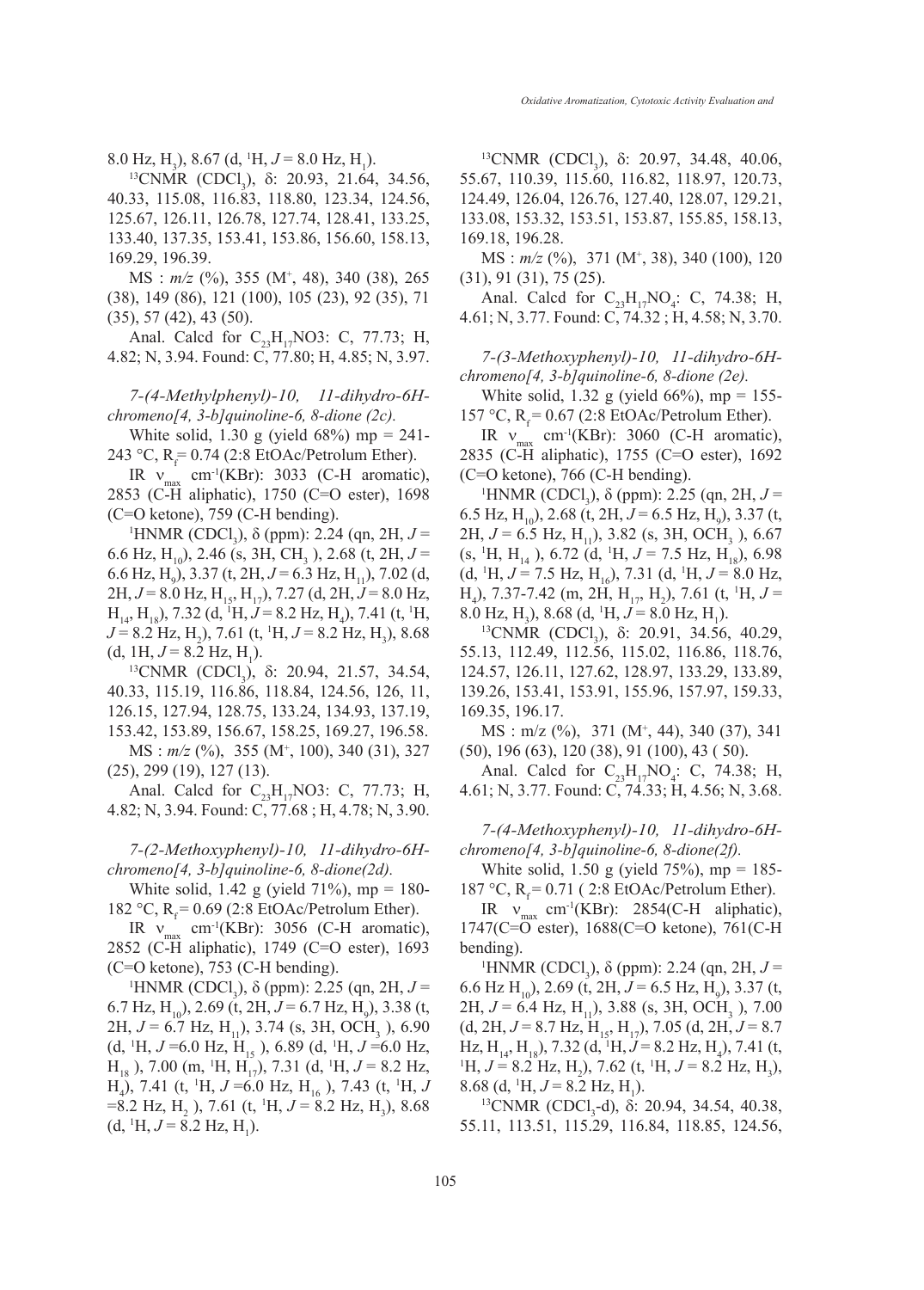126.12, 127.73, 128.11, 129.89, 130.03, 133.23, 153.40, 153.89, 156.37, 158.33, 169.25, 196.70. MS : m/z (%), 371 (M+ , 11), 289 (18), 149

29), 121 (32), 85 (63), 71 (88), 57 (100), 43 (95).

Anal. Calcd for  $C_{23}H_{17}NO_4$ : C, 74.38; H, 4.61; N, 3.77. Found: C, 74.43 ; H, 4.59; N, 3.69.

*7-(2-Cholorophenyl)-10, 11-dihydro-6Hchromeno[4, 3-b]quinoline-6, 8-dione (2g).*

White solid, 1.33 g (yield 66%), mp = 253-255 °C,  $R_f = 0.65$  (2:8 EtOAc/Petrolum Ether).

IR  $v_{\text{max}}$  cm<sup>-1</sup>(KBr): 3068 (C-H aromatic), 2854 (C-H aliphatic), 1744 (C=O ester), 1690 (C=O ketone), 762 (C-H bending).

<sup>1</sup>HNMR (CDCl<sub>3</sub>), δ (ppm): 2.27 (qn, 2H,  $J =$ 6.5 Hz, H<sub>10</sub>), 2.69 (t, 2H,  $J = 6.5$  Hz, H<sub>9</sub>), 3.41 (t,  $2H, J = 6.5$  Hz,  $H_{11}$ ), 7.03 (d, <sup>1</sup>H,  $J = 7.8$  Hz,  $H_{18}$ ), 7.27-7.43 (m, 4H, H<sub>2</sub>, H<sub>4</sub>, H<sub>16</sub>, H<sub>17</sub>), 7.50 (d, <sup>1</sup>H  $I = 7.8$  Hz, H)  $H, J = 7.8$  Hz,  $H_{15}$ ), 7.62 (t, <sup>1</sup>H,  $J = 7.8$  Hz,  $H_3$ ), 8.70 (d,  $^1H$ , J = 7.8 Hz, H1).

0 (d, <sup>1</sup>H, J = 7.8 Hz, H1).<br><sup>13</sup>CNMR (CDCl<sub>3</sub>), δ: 20.88, 34.55, 39.89, 114.97, 116.94, 118.75, 124.68, 126.08, 126.68, 127.09, 127.18, 128.92, 130.77, 133.42, 133.90, 137.28, 152.92, 153.38, 154.26, 157.99, 169.69, 196.94.

MS :  $m/z$  (%),377 (M<sup>+</sup>+2, 33), 375 (M<sup>+</sup>, 100), 340 (25), 187 (13), 127 (13), 113 (13), 100 (10), 87 (5).

Anal. Calcd for  $C_{22}H_{14}CINO_3$ : C, 70.31; H, 3.75; N, 3.73. Found: C, 70.40 ; H, 3.69; N, 3.70.

*7-(3-Cholorophenyl)-10, 11-dihydro-6Hchromeno[4, 3-b]quinoline-6, 8-dione (2h).*

White solid, 1.37 g (yield  $68\%$ ), mp = 188-190 °C,  $R_f = 0.64$  (2:8 EtOAc/Petrolum Ether).

IR  $v_{\text{max}}$  cm<sup>-1</sup>(KBr): 3018 (C-H aromatic), 2853 (C-H aliphatic), 1744 (C=O ester), 1691 (C=O ketone), 757 (C-H bending).

<sup>1</sup>HNMR (CDCl<sub>3</sub>), δ (ppm): 2.23-2.28 (qn, 2H,  $J = 6.5$  Hz, H<sub>10</sub>), 2.67-2.70 (t, 2H,  $J = 6.5$ Hz, H<sub>9</sub>), 3.39-3.40 (t, 2H,  $J = 6.5$  Hz, H<sub>11</sub>), 7.02  $(d, {}^{1}H, J = 7.0 \text{ Hz}, H_{16}$ ), 7.10 (s, <sup>1</sup>H, H<sub>14</sub>), 7.30  $(d, {}^{1}H, J = 8.0 \text{ Hz}, H_4)$ , 7.37-7.42 (m, 3H,  $H_2$ ,  $H_{17}$ ,  $H_{18}$ ), 7.62 (t, <sup>1</sup>H, *J* = 8.0 Hz, H<sub>3</sub>), 8.68 (d, <sup>1</sup>H, *J* =  $8.0 \text{ Hz}, \text{H}_1$ ).

<sup>13</sup>CNMR (CDCl<sub>3</sub>) δ: 20.85 (C<sub>10</sub>), 34.57 (C<sub>11</sub>), 40.24 (C<sub>9</sub>), 114.86 (C<sub>7</sub>), 116.88 (C<sub>4</sub>), 118.64  $(C_{1a})$ , 124.59  $(C_{16})$ , 124.72  $(C_2)$ , 126.15  $(C_1)$ , 126.27 (C<sub>14</sub>), 127.26 (C<sub>72</sub>), 127.62 (C<sub>17</sub>), 129.16  $(C_{18})$ , 133.49  $(C_3)$ , 133.90  $(C_{13})$ , 139.79  $(C_{6a})$ , 153.38 (C<sub>12a</sub>), 154.04 (C<sub>4a</sub>), 154.48 (C<sub>15</sub>), 158.07  $(C_6)$ , 169.64  $(C_{11a})$ , 196.08  $(C_8)$ .

 $MS: m/z (%)$ , 377  $(M^+ + 2, 10)$ , 375  $(M^+, 30)$ , 340 (30), 319 (27), 289 (14), 227 (44), 127 (44), 120 (100), 100 (64), 87 (32), 74 (36).

Anal. Calcd for  $C_{22}H_{14}CINO_3$ : C, 70.31; H, 3.75; N, 3.73. Found: C, 70.38; H, 3.56; N, 3.67.

*7-(4-Cholorophenyl)-10, 11-dihydro-6Hchromeno[4, 3-b]quinoline-6, 8-dione (2i).*

White solid, 1.41 g (yield  $70\%$ ), mp = 281-283 °C,  $R_f$  = 0.66 (2:8 EtOAc/Petrolum Ether).

IR  $v_{\text{max}}$  cm<sup>-1</sup>(KBr): 2851 (C-H aliphatic), 1745 (C=O ester), 1691 (C=O ketone), 753 (C-H bending).

<sup>1</sup>HNMR (CDCl<sub>3</sub>), δ (ppm): 2.25 (qn, 2H,  $J =$ 6.6 Hz H<sub>10</sub>), 2.68 (t, 2H,  $J = 6.6$  Hz, H<sub>9</sub>), 3.38 (t, 2H,  $J = 6.6$  Hz, H<sub>11</sub>), 7.05 (d, 2H,  $J = 8.3$  Hz, H<sub>14</sub>,  $H_{18}$ ), 7.33 (d, <sup>1</sup>H, *J* = 8.2 Hz, H<sub>4</sub>), 7.41(d, <sup>1</sup>H, *J*  $= 8.2 \text{ Hz}, \text{ H}_2$ ), 7.43 (d, 2H,  $J = 8.3 \text{ Hz}, \text{ H}_1$ <sub>15</sub>, H<sub>17</sub>), 7.62 (t, <sup>1</sup>H,  $J = 8.2$  Hz, H<sub>3</sub>), 8.68 (d, <sup>1</sup>H,  $J = 8.2$  $\rm Hz, H_1$ ).

<sup>13</sup>CNMR (CDCl<sub>3</sub>), δ: 20.87, 34.56, 40.28, 114.85, 116.90, 118.62, 124.70, 126.16, 126.25, 127.64, 128.29, 133.47, 133.88, 136.46, 153.39, 154.07, 155.15, 158.08, 169.55, 196.34.

MS :  $m/z$  (%), 377 (M<sup>+</sup> +2, 10), 375 (M<sup>+</sup>, 29), 289 (100), 265 (58), 237 (64), 121 (100), 85 (44), 71 (59), 57 (80).

Anal. Calcd for  $C_{22}H_{14}CINO_3$ : C, 70.31; H, 3.75; N, 3.73. Found: C, 70.28 ; H, 3.70; N, 3.70.

*7-(3-Nitrophenyl)-10, 11-dihydro-6Hchromeno[4, 3-b]quinoline-6, 8-dione (2j).*

White solid, 1.45 g (yield  $70\%$ ), mp = 161-163 °C,  $R_f$  = 0.64 (2:8 EtOAc/Petrolum Ether).

IR  $v_{\text{max}}$  cm<sup>-1</sup>(KBr): 3086 (C-H aromatic), 2849 (C-H aliphatic), 1748 (C=O ester), 1693 (C=O ketone), 1543, 1343 (N=O nitro aryl), 765  $(C-H$  bending).

HNMR (CDCl<sub>3</sub>), δ (ppm): 2.28 (qn, 2H,  $J =$ 6.6 Hz, H<sub>10</sub>), 2.68 (t, 2H,  $J = 6.6$  Hz, H<sub>9</sub>), 3.39 (t, 2H, *J* = 6.6 Hz, H<sub>11</sub>), 7.33 (d, <sup>1</sup>H, *J* = 8.0 Hz, H<sub>4</sub>), 7.42-7.48 (m, 2H,  $H_2$ ,  $H_{17}$ ), 7.61-7.66 (m, 2H,  $H_3$ ,  $H_{18}$ ), 7.98 (s, <sup>1</sup>H, H<sub>14</sub>), 8.31 (d, <sup>1</sup>H, *J* = 7.75 Hz,

 $H<sub>16</sub>$ ), 8.70 (d, <sup>1</sup>H,  $J = 8.0$  Hz, H<sub>1</sub>).<br><sup>13</sup>CNMR (CDCl<sub>3</sub>),  $\delta$ : 20.78, 34.58 <sup>13</sup>CNMR (CDCl<sub>3</sub>), δ: 20.78, 34.58, 40.16, 114.75, 116.94, 118.51, 123.21, 123.47, 124.94, 125.40, 126.25, 126.93, 128.82, 132.68, 133.77, 139.90, 148.09, 153.30, 154.34, 158.38, 170.06, 196.26.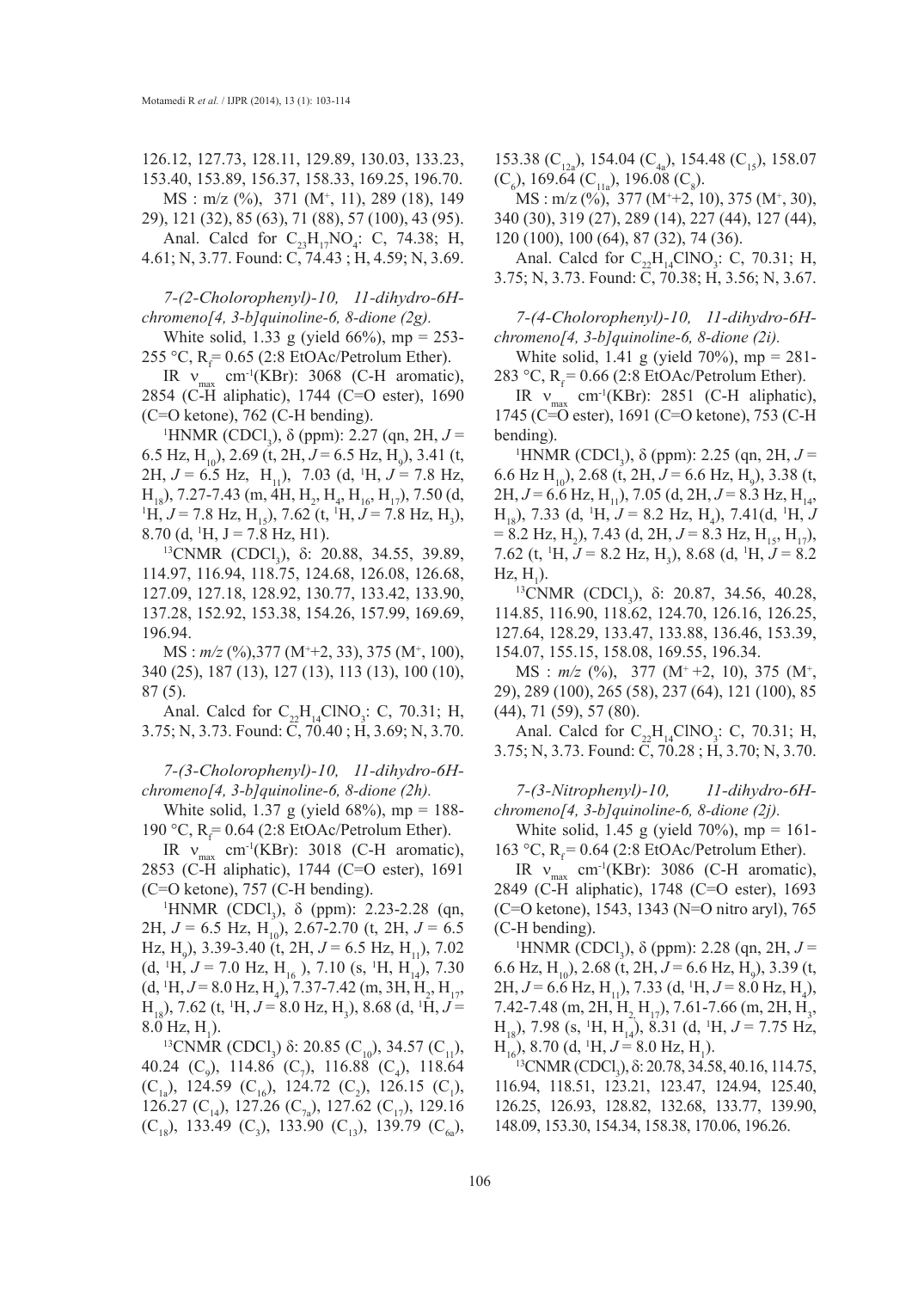MS : m/z (%), 386 (M+ , 30), 289 (37), 167 (62.5), 149 (51), 121 (29), 77 (98), 43 (100).

Anal. Calcd for  $C_{23}H_{17}NO_3$ : C, 77.73; H, 4.82; N, 3.94. Found: C, 77.69 ; H, 4.80; N, 3.86.

*7-(4-Nitrophenyl)-10, 11-dihydro-6Hchromeno[4, 3-b]quinoline-6, 8-dione (2k).*

White solid, 1.39 g (yield 67%), mp = 265-267 °C,  $R_f = 0.63(2:8 \text{ EtOAc/Petrolum Ethernet}).$ 

IR  $v_{\text{max}}$  cm<sup>-1</sup>(KBr): 3072 (C-H aromatic), 2951, 2849 (C-H aliphatic), 1741 (C=O ester), 1689 (C=O ketone), 1547, 1346 (N=O nitro aryl), 765 (C-H bending).

<sup>1</sup>HNMR (CDCl<sub>3</sub>), δ(ppm): 2.25 (qn, 2H,  $J =$ 6.4 Hz, H<sub>10</sub>), 2.68 (t, 2H,  $J = 6.4$  Hz, H<sub>9</sub>), 3.39 (t, 2H,  $J = 6.4$  Hz, H<sub>11</sub>), 7.30 (d, 2H,  $J = 8.6$  Hz, H<sub>14</sub>,  $H_{18}$ ), 7.33 (d, <sup>1</sup>H, *J* = 8.2 Hz, H<sub>4</sub>), 7.43 (t, <sup>1</sup>H, *J*  $= 8.0$  Hz, H<sub>2</sub>), 7.64 (t, <sup>1</sup>H,  $J = 8.0$  Hz, H<sub>3</sub>), 8.31  $(d, 2H, J = 8.6 \text{ Hz}, H_{15}, H_{17})$ , 8.70  $(d, {}^{1}H, J = 8.0 \text{ Hz})$  $Hz, H<sub>1</sub>$ ).

). 13CNMR(CDCl3-d), <sup>δ</sup>: 20.79, 34.58, 40.12, 114.54, 116.98, 118.49, 123.44, 124.96, 126.26, 126.66, 127.15, 133.82, 145.80, 147.17, 153.35, 153.83, 154.35, 158.30, 170.04, 196.15.

MS : *m/z* (%),386 (M+ , 12.5), 289(34), 265(18), 121(80), 84(100), 57(75).

Anal. Calcd for  $C_{23}H_{17}NO_3$ : C, 77.73; H, 4.82; N, 3.94. Found: C, 77.80; H, 4.92; N, 3.89.

*7-(3-Bromophenyl)-10, 11-dihydro-6Hchromeno[4, 3-b]quinoline-6, 8-dione (2l).*

White solid, 1.44 g (yiled  $64\%$ ), mp = 184-186 °C, R<sub>f</sub> = 0.72 (2:8 EtOAc/Petrolum Ether).

IR  $v_{\text{max}}$  cm<sup>-1</sup>(KBr): 3070 (C-H aromatic), 2954 (C-H aliphatic), 1748 (C=O ester), 1693 (C=O ketone), 768 (C-H bending).

<sup>1</sup>HNMR (CDCl<sub>3</sub>), δ (ppm): 2.25 (qn, 2H,  $J =$ 6.5 Hz, H<sub>10</sub>), 2.69 (t, 2H,  $J = 6.5$  Hz, H<sub>9</sub>), 3.39  $(t, 2H, J = 6.5$  Hz,  $H_{11}$ ), 7.08 (d, <sup>1</sup>H,  $J = 7.6$  Hz,  $H_{16}$ ), 7.24 (s, <sup>1</sup>H, H<sub>14</sub>), 7.32, 7.35 (m, 2H, H<sub>4</sub>,  $H_{17}$ ), 7.41 (t, <sup>1</sup>H, *J* = 8.0 Hz, H<sub>2</sub>), 7.58 (d, <sup>1</sup>H, *J* = 7.6 Hz, H<sub>18</sub>), 7.64 (t, <sup>1</sup>H,  $J = 8.0$  Hz, H<sub>3</sub>), 8.68 (d, <sup>1</sup>H,  $J = 8.0$  Hz, H)  $H, J = 8.0$  Hz,  $H_1$ ).

<sup>13</sup>CNMR (CDCl<sub>3</sub>), δ: 20.85, 34.58, 40.24, 114.88, 116.91, 118.64, 122.04, 124.71, 125.03, 126.16, 127.22, 128.96, 129.38, 130.52, 133.50, 140.01, 153.40, 154.08, 154.40, 158.08, 169.61, 196.06.

 $MS: m/z (%)$ , 421  $(M^+ +2, 98)$ , 419 (100), 340 (33), 312 (68), 169 (80), 155 (38), 127 (67), 113 (70), 100 (60), 87 ( 47).

Anal. Calcd for  $C_{22}H_{14}BrNO_3$ : C, 62.87; H, 3.36; N, 3.33. Found: C, 62.78 ; H, 3.29; N, 3.40.

*7-(4-Bromophenyl)-10, 11-dihydro-6Hchromeno[4, 3-b]quinoline-6, 8-dione (2m).*

White solid, 1.47 g (yiled  $65\%$ ), mp = 279-281 °C R<sub>f</sub> = 0.77 (2:8 EtOAc/Petrolum Ether).

IR  $v_{\text{max}}$  cm<sup>-1</sup>(KBr): 3042 (C-H aromatic), 2922 (C-H aliphatic), 1745 (C=O ester), 1693  $(C=O$  ketone), 771  $(C-H$  bending).

HNMR (CDCl<sub>3</sub>),  $\delta$  (ppm): 2.24 (qn, 2H,  $J =$ 6.5 Hz, H<sub>10</sub>), 2.67 (t, 2H,  $J = 6.5$  Hz, H<sub>9</sub>), 3.38  $(t, 2H, J = 6.4 \text{ Hz}, H_{11}$ , 6.98 (d, 2H,  $J = 8.3 \text{ Hz}$ ,  $H_{14}$ ,  $H_{18}$ ), 7.32 (d, <sup>1</sup>H,  $J = 7.0$  Hz, H<sub>4</sub>), 7.40 (t, <sup>1</sup>H,  $J = 7.0$  Hz, H ), 7.58 (d, 2H,  $J = 8.3$  Hz, H  $H, J = 7.0$  Hz,  $H_2$ ), 7.58 (d, 2H,  $J = 8.3$  Hz,  $H_{15}$ ,  $H_{17}$ ), 7.62 (t, <sup>1</sup>H, *J* = 70 Hz, H<sub>3</sub>), 8.67 (d, <sup>1</sup>H, *J* = 7.0 Hz, H<sub>1</sub>). <sup>13</sup>CNMR (CDCl<sub>3</sub>), δ: 20.87, 34.56, 40.28, 114.92, 116.91, 118.68, 124.71, 126.16, 126.26, 127.40, 127.91, 131.19, 133.48, 136.99, 153.39, 154.08, 155.10, 158.23, 169.57, 196.34.  $MS: m/z (%)$ , 421  $(M^+ +2, 11)$ , 419  $(M^+, 11)$ ,

330 (13), 289 (100), 216 (22), 149 (20), 83 (31), 57 (76).

Anal. Calcd for  $C_{22}H_{14}BrNO_3$ : C, 62.87; H, 3.36; N, 3.33. Found: C, 62.79 ; H, 3.37; N, 3.40.

*7-(Phenyl)-10, 11-dihydro-6H-chromeno[4, 3-b]quinoline-6, 8-dione (2n).*

Yellowish solid, 1.36 g (yield  $74\%$ ), mp = 121-123 °C,  $R_f = 0.79$  (2:8 EtOAc/Petrolum Ether).

IR  $v_{\text{max}}$  cm<sup>-1</sup>(KBr): 3056 (C-H aromatic), 2949 (C-H aliphatic), 1744 (C=O ester), 1693 (C=O ketone), 776 (C-H bending).

<sup>1</sup>HNMR (CDCl<sub>3</sub>), δ (ppm): 2.25 (qn, 2H,  $J =$ 6.6 Hz, H<sub>10</sub>, 2.68 (t, 2H,  $J = 6.6$  Hz, H<sub>9</sub>), 3.38  $(t, 2H, J = 6.6 \text{ Hz}, H_{11}$ , 7.13 (m, 2H, H<sub>14</sub>, H<sub>18</sub>) ), 7.32 (d, <sup>1</sup>H, *J* = 8.0 Hz, H<sub>4</sub>), 7.42 (t, <sup>1</sup>H, *J* = 8.0 Hz, H<sub>2</sub>), 7.46 (m, 3H, H<sub>15</sub>, H<sub>16</sub>, H<sub>17</sub>), 7.61 (t, <sup>1</sup>H  $I = 8.0$  Hz, H)  $H, J = 8.0$  Hz,  $H_3$ ), 8.68 (d, <sup>1</sup>H,  $J = 8.0$  Hz,  $H_1$ ).

<sup>13</sup>CNMR (CDCl<sub>3</sub>), δ: 20.91, 34.57, 40.30, 115.06, 116.87, 118.80, 124.59, 124.75, 126.13, 126.16, 127.56, 127.92, 133.30, 138, 153.43, 153.95, 156.38, 158.19, 169.38, 196.36.

MS : *m/z* (%), 341 (M+, 81), 313 (69), 289 (38), 196 (44), 120 (75), 90 (100), 76 (44).

Anal. Calcd for  $C_{22}H_{15}NO_3$ : C, 77.41, H, 4.43; N, 4.10. Found: C, 77.39; H, 4.40; N, 4.09.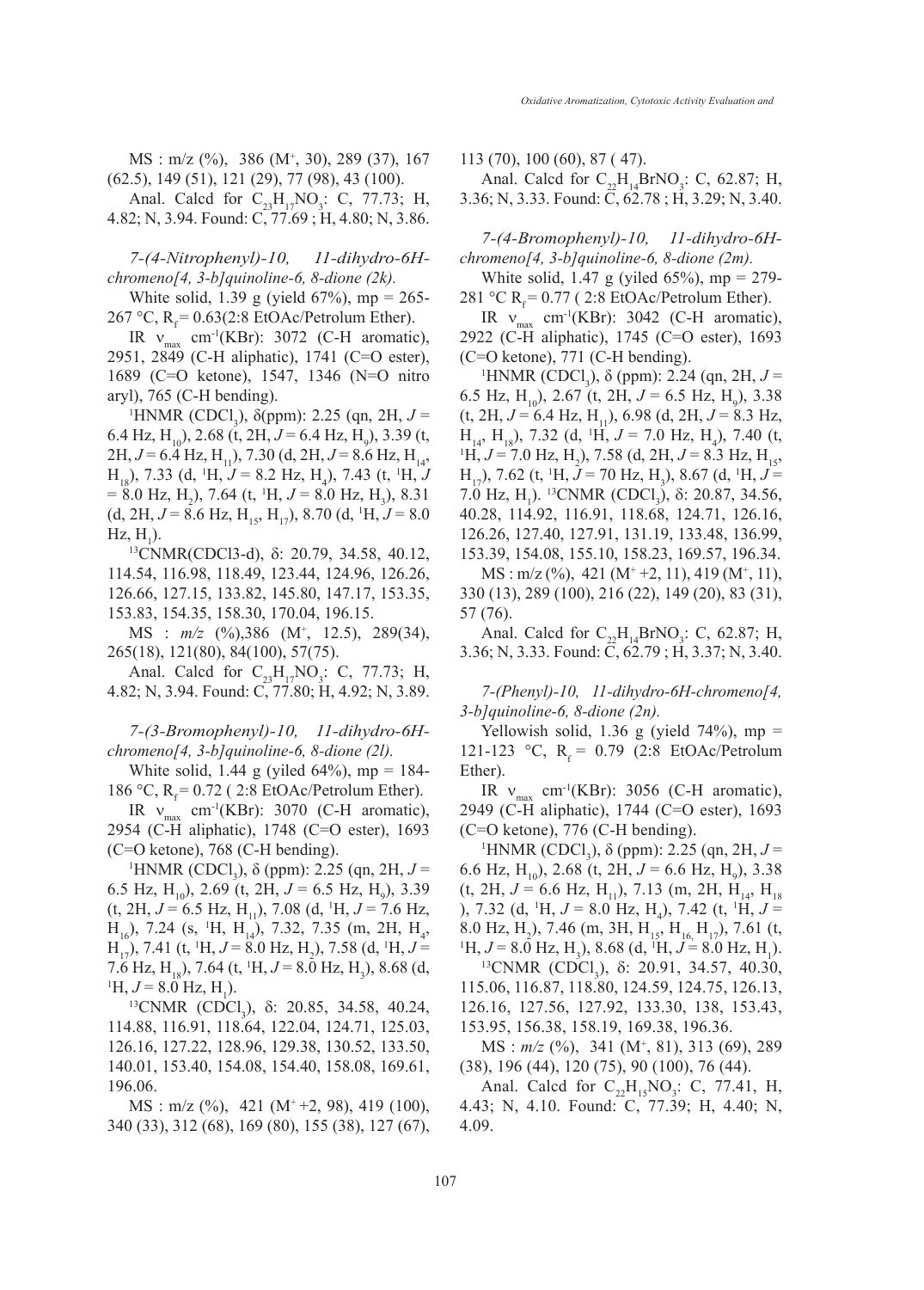### *Pharmacology*

RPMI 1640, fetal bovine serum (FBS), trypsin and phosphate buffered saline (PBS) were purchased from Biosera (Ringmer, UK). 3-(4, 5-Dimethylthiazol-2-yl)-2, 5-diphenyltetrazolium bromide (MTT) was obtained from Sigma-Aldrich (Saint Louis, MO, USA) and penicillin/streptomycin was purchased from Invitrogen (San Diego, CA, USA). Doxorubicin and dimethyl sulphoxide were obtained from EBEWE Pharma (Unterach, Austria) and Merck (Darmstadt, Germany), respectively.

## *Cell lines and maintenance of human cell lines*

K562 (human chronic myelogenous leukemia), LS180 (human colon adenocarcinoma) and MCF-7 (human breast adenocarcinoma) cells were obtained from the National Cell Bank of Iran, Pasteur Institute, Tehran, Iran. All cell lines were maintained in RPMI 1640 supplemented with 10% FBS, and 100 units/mL penicillin-G and 100 µg/mL streptomycin. Cells were maintained at 37 °C in humidified air containing  $5\%$  CO<sub>2</sub> and were grown in monolayer cultures except for K562 cells, which were grown in suspension.

## *MTT-based cytotoxicity assay*

Cell viability following exposure to synthetic compounds was estimated by using the MTT reduction assay (19-20). K562 and LS180 cells were plated in 96-well microplates at a density of  $5 \times 10^4$  cells/mL (100 µL per well), While MCF-7 cells were plated at densities of  $3 \times 10^5$ . Control wells contained no drugs and blank wells contained only growth medium for background correction. After overnight incubation at 37 °C, half of the growth medium was removed and 50 μL of medium supplemented with 3 different concentrations of synthetic were added in duplicate. Plates with K562 cells were centrifuged before this procedure. Compounds were all first dissolved in DMSO and then diluted in the growth medium. The maximum concentration of DMSO in the wells was 0.5%. Cells were further incubated for 72 h and at the end of the incubation time; the medium was replaced with fresh medium containing 0.5 mg/

mL of MTT. Plates were incubated for another 4 h at 37 °C. Then the formazan crystals formed in the cells dissolved in 200 μL DMSO. The optical density was measured at 570 nm with background correction at 655 nm using a Bio-Rad microplate reader (Model 680). The percentage inhibition of viability for each concentration of compound was calculated compared to the control wells and  $IC_{50}$  values (concentration of the compound that induces 50% inhibition of cell viability) were calculated with the CurveExpert software version 1.34 for Windows. Each experiment was repeated 4 times. Data are presented as mean  $\pm$  S.D.

## *Conformational study*

The chemical structure of molecules was constructed using Hyperchem (Version 7, Hypercube Inc., http://www. hyper.com, USA). The Z-matrices of the structures were provided by the software and were then transferred to the Gaussian 98 program (21). Complete geometry optimization was performed taking the most extended conformations as starting geometries. Semi empirical molecular orbital calculations  $(AM<sub>1</sub>)$  of the structures were performed using Gaussian 98 program. Then we calculated some important dihedral angles of this optimized structure such as orientation of  $C_7$ -aryl substitute and conformation of cyclohexenone ring.

## **Results and Discussion**

In this paper, we aromatized synthesized dihydropyridines (DHPs) (1) in the presence of oxidizing reagent, silica sulfuric acid/NaNO<sub>2</sub> to corresponding new pyridine derivatives (2), **(**Scheme 1).

We first used the most common methods of oxidation by means of oxidizing agents such as  $Mn(IV)$ , Ti $(IV)$  and  $V(V)$  for the oxidation of compound 1, but all these methods proved unsuccessful. However, compound 1 could be aromatized to compound 2 using silica sulfuric acid and sodium nitrite in boiling chloroform with 64-74 yields. All reactions were completed in an appropriate time and gave only the corresponding pyridine derivatives. The results are summarized in Table 1.

The proposed mechanism involved two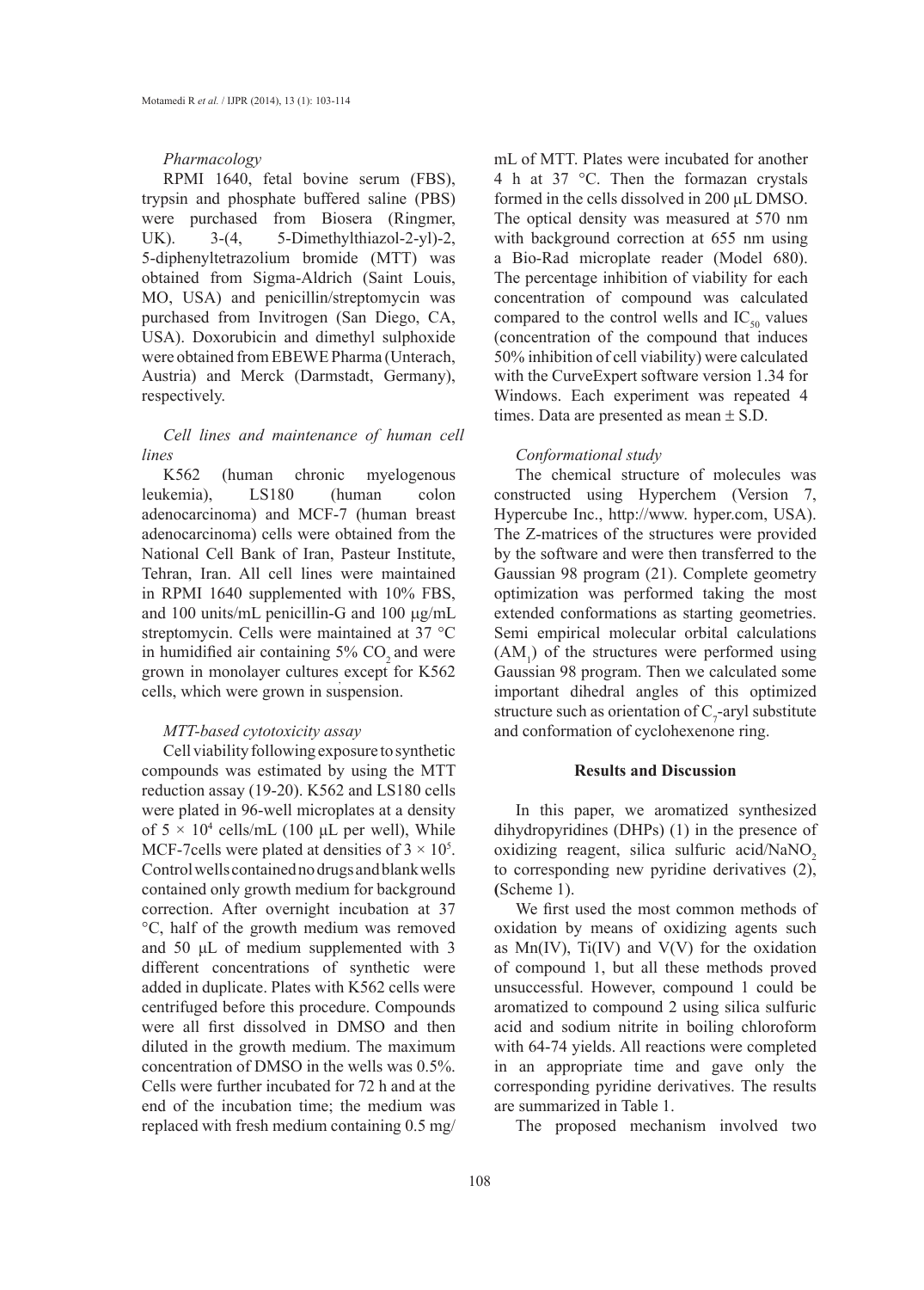

**Scheme 1.** synthetic route for oxidative aromatization of chromeno[4, 3-b]quinoline**.**

steps; nitrosation of DHP by nitrous acid and aromatization by losing hydrogen and NO (Scheme 2). Nitrosation reaction was performed under mild and heterogeneous conditions. In this reaction, wet  $SiO<sub>2</sub>$  acts as a media and provides a heterogeneous effective surface area for in situ generation of  $HNO<sub>2</sub>$ .

The structures of compounds were confirmed by <sup>1</sup>H NMR, <sup>13</sup>CNMR and EI-MS spectra. The <sup>1</sup>H NMR spectra showed the high deshielding <sup>1</sup>H NMR spectra showed the high deshielding character of aliphatic protons from 1.8-2.9 in 1 to 2.2-3.5 in 2 confirming the formation of pyridine. The protons belonging to CH and NH in dihydropyridine of compounds 1 was disappeared in compounds 2. Mass spectrum and elemental analysis clearly supports the proposed structure.

The cytotoxic activity of synthesized compounds was evaluated in three different human cancer cell lines including K562 (chronic myelogenous leukemia), LS180 (colon adenocarcinoma) and MCF-7 (breast adenocarcinoma). Data are demonstrated in Table 2. Compounds showed moderate cytotoxic activities. The most active one apeared to be 2e, containing a methoxy group on the meta position of phenyl ring, with the lowest  $IC_{50}$  values (11.1, 26.8 and 55.7 µM on LS180, MCF-7 and K562 cells, respectively). When comparing this most potent compound with the dihydropyridine derivative counterpart of our previous study (14) (1e containing methoxy group on meta position of phenyl ring) an interesting result is achieved; 1e is not active on any of these cell lines (the  $IC_{50}$ of 1e is greater than  $100 \mu$ M in all three cell lines). The other compounds 2c, 2m and 2k also showed good activities. All of these compounds are more potent than the corresponding dihydropyridine

| Compound       | $\bf R$              | Time(h) | Yield $(\% )$ | $MP(^0C)$ |
|----------------|----------------------|---------|---------------|-----------|
| 2a             | $2$ -CH <sub>3</sub> | 8       | 71            | 210-212   |
| 2 <sub>b</sub> | $3$ -CH <sub>3</sub> | 8       | 64            | 172-174   |
| 2c             | $4$ -CH <sub>3</sub> | 8       | 68            | 241-243   |
| 2d             | $2-OCH3$             | 8       | 71            | 180-182   |
| 2e             | $3-OCH3$             | 8       | 66            | 155-157   |
| 2f             | $4-OCH3$             | 8       | 75            | 185-187   |
| $2\mathrm{g}$  | $2-C1$               | 9       | 66            | 253-255   |
| 2h             | $3-C1$               | 8       | 68            | 188-190   |
| 2i             | $4-C1$               | 8       | 70            | 281-283   |
| 2j             | $2-NO$ ,             | 12      | 70            | 161-163   |
| 2k             | $4-NO,$              | 12      | 67            | 265-267   |
| 21             | $3-Br$               | 8       | 64            | 184-186   |
| 2m             | $4-Br$               | 8       | 65            | 279-281   |
| 2n             | H                    | 8       | 74            | 121-123   |

**Table 1.** Reactions time and yields of oxidation reaction.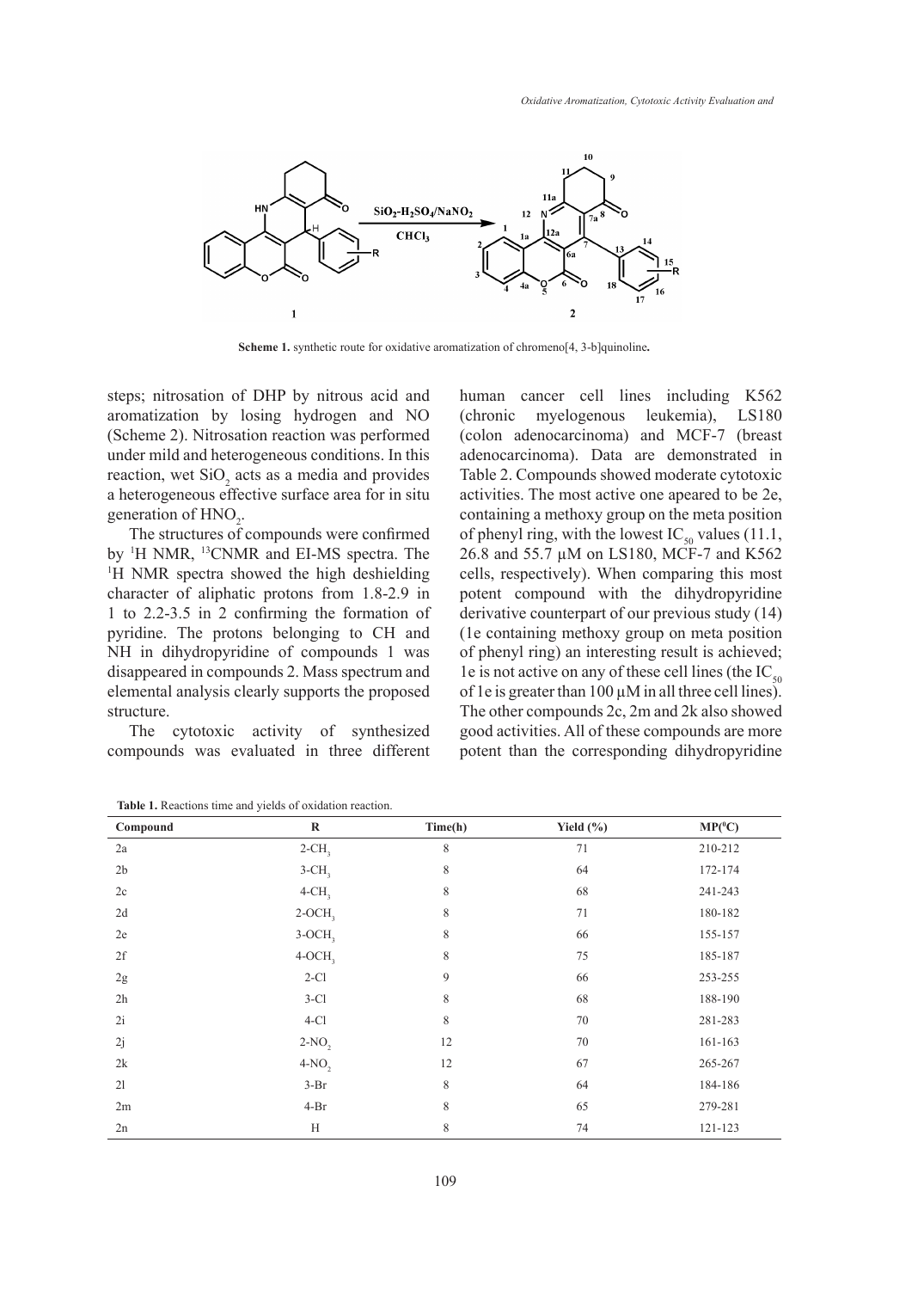

**Scheme 2.** Probable Mechanism pathway for the aromatization of Chromeno [4, 3b]quinoline.

**Table 2.** Cytotoxic activity of synthetic compounds assessed by the MTT reduction assay.

|                | $IC_{50}(\mu M)$ |                 |                    |  |  |
|----------------|------------------|-----------------|--------------------|--|--|
| Compound       | K562 cells       | LS180 cells     | <b>MCF-7 cells</b> |  |  |
| 21             | $137.1 \pm 48.1$ | > 200           | $120.8 \pm 29.8$   |  |  |
| 2n             | $116.1 \pm 31.7$ | > 200           | $90.6 \pm 23.1$    |  |  |
| 2f             | > 200            | $46.9 \pm 9.1$  | $85.4 \pm 21.7$    |  |  |
| 2d             | > 200            | > 200           | > 200              |  |  |
| 2i             | $67.6 \pm 9.4$   | > 200           | $55.0 \pm 20.5$    |  |  |
| 2e             | $55.7 \pm 26.7$  | $11.1 \pm 3.5$  | $26.8 \pm 5.9$     |  |  |
| 2c             | $89.9 \pm 43.1$  | $21.9 \pm 3.6$  | $63.5 \pm 13.9$    |  |  |
| 2h             | > 200            | > 200           | $133.6 \pm 30.2$   |  |  |
| 2g             | > 200            | > 200           | > 200              |  |  |
| 2a             | $132.0 \pm 13.5$ | > 200           | > 200              |  |  |
| 2k             | $147.5 \pm 7.6$  | $38.7 \pm 12.1$ | $66.4 \pm 14.1$    |  |  |
| 2m             | $52.5 \pm 13.6$  | $41.9 \pm 6.5$  | $43.8 \pm 6.9$     |  |  |
| 2 <sub>b</sub> | > 200            | > 200           | > 200              |  |  |
| Cisplatin      | $6.5 \pm 0.5$    | $15.5 \pm 1.9$  | $15.7 \pm 9.6$     |  |  |

Values represent the mean  $\pm$  S.D. of 3 to 4 different experiments.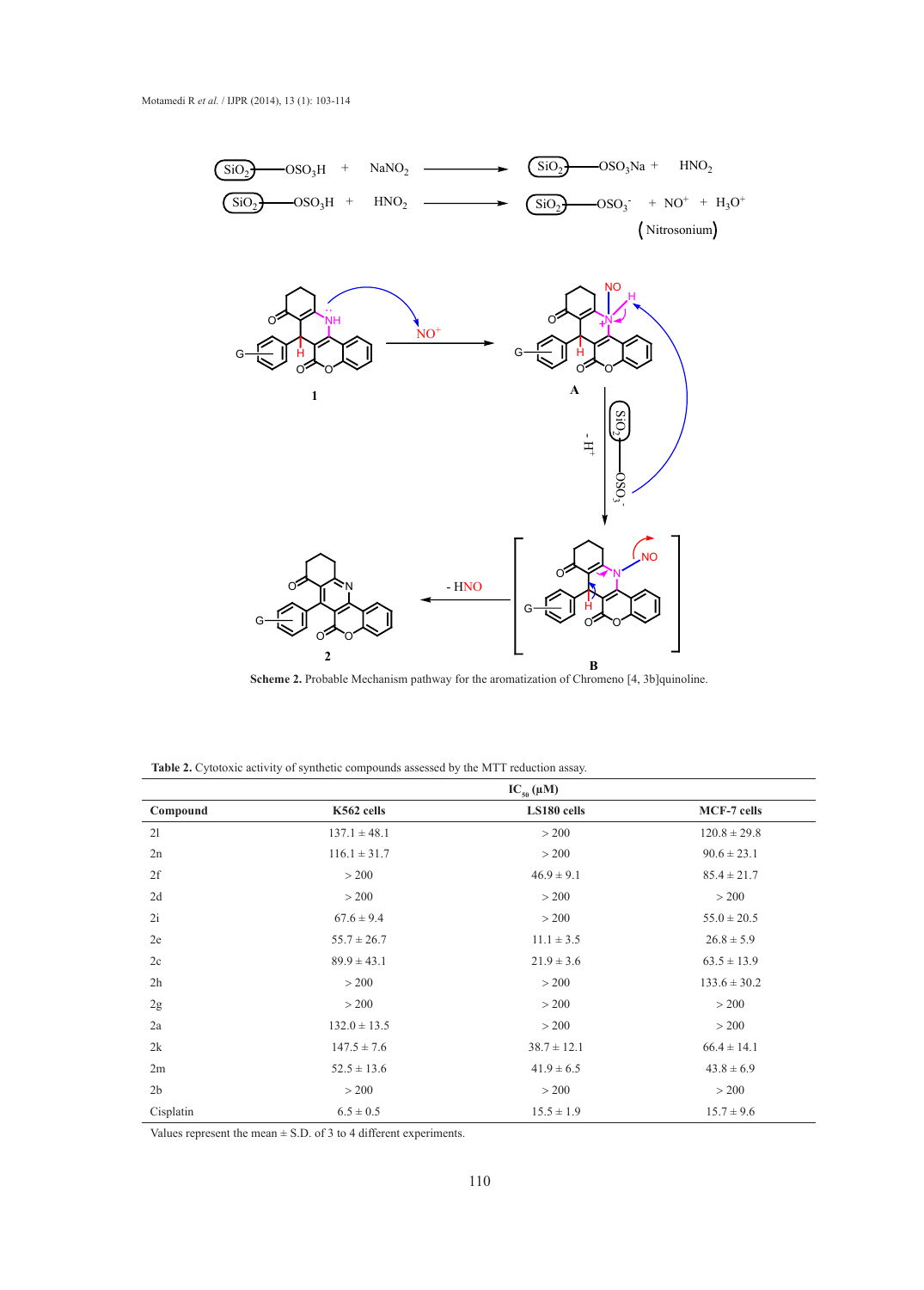

**Figure 1**. The optimized three-dimensional structural representation of six selected compounds.

derivatives especially in LS-180 cell line (the corresponding  $IC_{50}$  of 2c, 2m and 2k in LS-180 cell line is 21.9, 41.9 and 38.7 µM respectively. However, 1c, 1m and 1k were not active in this cell line and 2d, 2g and 2b compunds were inactive on all three cell lines (14).

By comparing the pyridine derivatives with the non-oxidized drivatives of our previous study (14), it can be concluded that the cytotoxic activity of some pyridine derivatives are improved especially in LS180 cell lines. Therefore the condensation and aromatization of the structure resulted in enhanced antitumoral activity in most of studied compounds.

The optimized 3D structures of molecules (1a-n and 2a-m) were obtained by semi-empirical molecular orbital calculations (AM1). Structures of six compounds are presented in Figure. 1. The calculated dihedral angles are represented in Table 3.

The cyclohexenone ring exhibited a semiboat conformer in all studied derivatives. The " $C_{6a} - C_7 - C_{13} - C_{14}$ " dihedral angle reflects the orientation of aryl group at  $C_7$  position. As it can be seen in Table 3, the aryl group positioned at the axial coordinate especially in oxidized derivatives 2a-m (the relevant dihedral angle is 90-100◦ ). However, some deviation from axial orientation is seen in non-oxidized group 1a-n. Besides, the deviation of aryl ring from axial position is clear in less potent compounds. Moreover, it seems that the main difference of pyridine 2a-m and dihydropyridine 1a-n derivatives is the spatial orientation of  $C_7$ -aryl ring with respect to the main structure (Table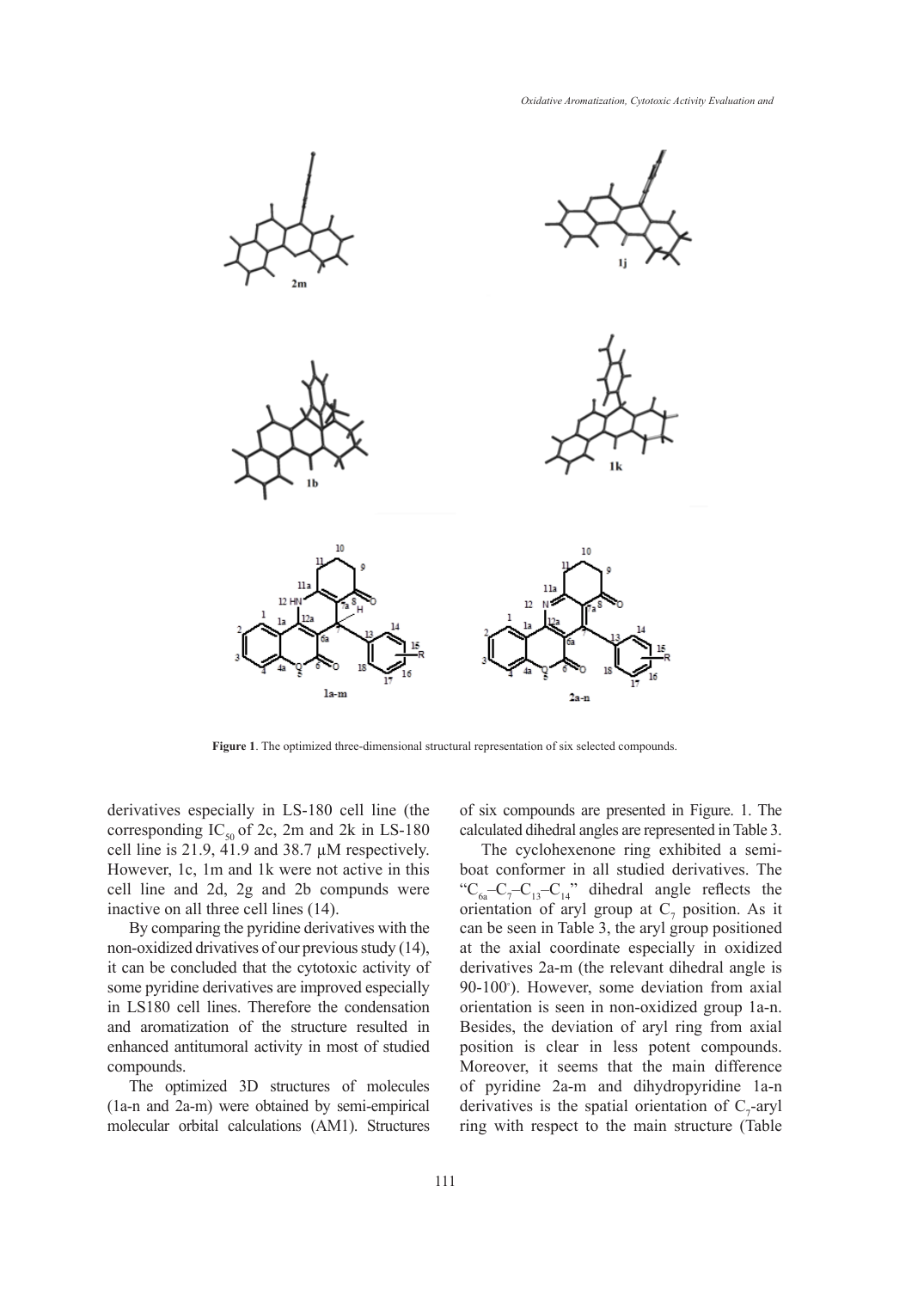| Compound       | $\bf R$              | pIC50<br>K562 cells | pIC50<br>LS180 cells | pIC50<br>MCF7 cells | $\Phi1^{\mathrm{a}}$ (°) | $\Phi$ <sup>2b</sup> ( $\circ$ ) | $\Phi$ 3 <sup>c</sup> (°) |
|----------------|----------------------|---------------------|----------------------|---------------------|--------------------------|----------------------------------|---------------------------|
| 1a             | $2$ -CH <sub>3</sub> | $NA^d$              | NA                   | ND <sup>e</sup>     | 35.97                    | 60.69                            | $-102.43$                 |
| 1 <sub>b</sub> | $3-CH$ ,             | 4.24                | 4.28                 | ND                  | 36.69                    | 134.21                           | $-103.23$                 |
| 1c             | $4$ -CH <sub>3</sub> | 4.25                | 4.18                 | ND                  | 36.90                    | 58.15                            | $-102.18$                 |
| 1d             | $2-OCH3$             | NA                  | NA                   | ND                  | 36.71                    | $-123.64$                        | $-102.18$                 |
| 1e             | $3-OCH3$             | $\rm NA$            | NA                   | ND                  | 44.75                    | 51.99                            | $-100.60$                 |
| 1f             | $4-OCH3$             | $\rm NA$            | 4.21                 | $\rm ND$            | 35.81                    | $-123.56$                        | $-101.88$                 |
| 1g             | $2-C1$               | NA                  | $\rm NA$             | ND                  | 37.45                    | 55.95                            | $-102.13$                 |
| 1 <sub>h</sub> | $3-C1$               | 4.29                | 4.14                 | ND                  | 37.41                    | $-145.51$                        | $-104.01$                 |
| 1i             | $4-Cl$               | 4.43                | 4.38                 | ND                  | 38.59                    | 60.22                            | $-103.33$                 |
| 1j             | $2-NO2$              | 4.60                | 4.23                 | $\rm ND$            | 20.69                    | $-63.87$                         | 101.47                    |
| 1k             | $4-NO,$              | 4.36                | NA                   | ND                  | 15.71                    | 130.28                           | 113.42                    |
| 11             | $3-Br$               | 4.41                | 4.50                 | ND                  | 23.11                    | $-67.25$                         | 101.24                    |
| 1 <sub>m</sub> | $4-Br$               | 4.32                | 4.34                 | ND                  | 20.25                    | $-61.37$                         | 101.71                    |
| 2a             | $2$ -CH <sub>3</sub> | 3.88                | NA                   | ND                  | $-33.88$                 | $-92.55$                         | $-179.32$                 |
| 2 <sub>b</sub> | $3$ -CH <sub>3</sub> | $\rm NA$            | $\rm NA$             | ND                  | $-52.81$                 | $-75.72$                         | $-173.63$                 |
| 2c             | $4$ -CH <sub>3</sub> | 4.05                | 4.66                 | 4.20                | $-47.26$                 | $-94.67$                         | $-179.92$                 |
| 2d             | $2-OCH3$             | NA                  | $\rm NA$             | NA                  | $-53.46$                 | $-77.95$                         | $-150.79$                 |
| 2e             | $3-OCH3$             | 4.25                | 4.95                 | 4.57                | $-40.98$                 | $-101.115$                       | $-177.93$                 |
| 2f             | $4-OCH3$             | NA                  | 4.33                 | 4.07                | $-47.36$                 | $-96.79$                         | $-179.28$                 |
| 2g             | $2-C1$               | $\rm NA$            | NA                   | NA                  | $-49.20$                 | $-91.61$                         | $-173.87$                 |
| 2h             | $3-C1$               | NA                  | NA                   | 3.87                | $-39.98$                 | $-95.41$                         | $-178.63$                 |
| 2i             | $4-Cl$               | 4.17                | $\rm NA$             | 4.26                | $-47.47$                 | $-93.20$                         | $-176.10$                 |
| 2j             | $2-NO$ ,             | NA                  | $\rm NA$             | NA                  | $-37.88$                 | $-96.99$                         | $-178.68$                 |
| 2k             | $4-NO2$              | 3.83                | 4.41                 | 4.18                | $-41.58$                 | $-98.02$                         | $-178.94$                 |
| 21             | $3-Br$               | 3.86                | NA                   | 3.92                | $-43.05$                 | $-93.33$                         | $-178.58$                 |
| 2m             | $4-Br$               | 4.28                | 4.38                 | 4.36                | $-50.73$                 | $-81.2$                          | $-173.87$                 |
| 2n             | H                    | 3.94                | NA                   | 4.04                | $-44.02$                 | $-94.73$                         | $-179.06$                 |

**Table 3.** Geometrical features of the optimized structures of synthesized compounds.

<sup>a</sup> Dihedral angle of cyclohexenone ring  $(C_{7a} - C_8 - C_9 - C_{10})$ 

<sup>b</sup> Dihedral angle between phenyl and pyridine (or dihydropyridine) rings  $(C_{6a} - C_7 - C_{13} - C_{14})$ 

<sup>c</sup> Dihedral angle between phenyl and pyridine (or dihydropyridine) rings ( $C_{12a}$ – $C_{6a}$ – $C_7$ – $C_{13}$ )

d Inactive

e Not determined

3). The dihydropyridine series 1a-n show approximately antiplanar position with respect to four main ring structure (the relevant dihedral angle is 90-100◦ ). While in pyridine series 2am, the aryl ring adopt synplanar orientation with respect to main four ring structure in most cases ( $\Phi$ 3 is near 180 $^{\circ}$  or -180 $^{\circ}$ ).

## **Conclusion**

In search of novel antitumoral compounds, a set of 7-aryl-10,11-dihydro-7*H*-chromeno [4,3*b*] quinoline-6,8(9*H*, 12*H*)-dione derivatives were synthesized by a simple one-pot method using silica sulfuric acid/NaNO<sub>2</sub> as an oxidative agent for aromatization of 1,4-DHPs. The cytotoxic activity of these compounds was evaluated *in-vitro* on three different cancer cell lines (K562, LS180, and MCF-7). Most of synthetic compounds showed moderate cytotoxic activities. Comparison of the cytotoxic activity of these novel oxidized derivatives with non-oxidized counterpart revealed that oxidation of dihydropyridine ring to pyridine, improves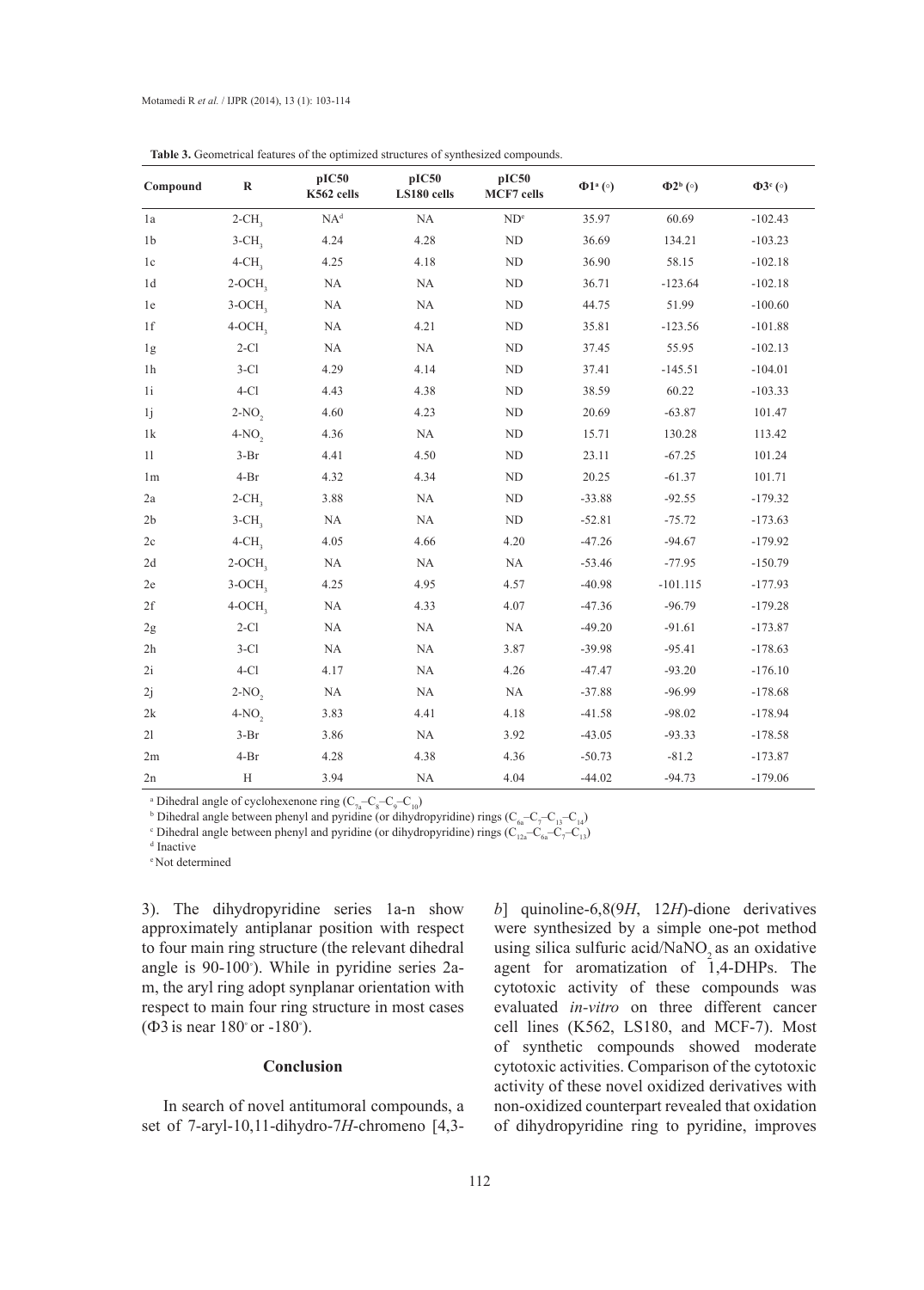the cytotoxic activity especially in LS180 cell line. Conformational analysis revealed that some conformational aspects of oxidized derivatives such as orientation of  $C_7$ -aryl were clearly different from non-oxidized ones. Therefore, these novel condensed derivatives seem to have promising anticancer properties and further investigation on this group, especially by optimization of heterocyclic and aromatic rings of the structure, could potentially lead to the discovery of potent cytotoxic agents.

#### **Acknowledgments**

This study was supported by grant from Payame noor and Shiraz University of Medical Science and Tehran University of Medical Science.

## **References**

- (1) Triggle DL. In Comprehensive Medicinal Chemistry. Pergmon, Oxford (1990) 3: 293-313.
- Edraki N, Mehdipour AR, Khoshneviszadeh M and (2) Miri R. Dihydropyridines: evaluation of their current and future pharmacological applications. *Drug Discovery Today* (2009) 14: 1058-1066.
- (3) Sirisha K, Achaiah G and Reddy VM. Facile synthesis and antibacterial, antitubercular, and anticancer activities of novel 1, 4-dihydropyridines. *Arch. Pharm. Chem. Life Sci*. (2010) 343: 342-352.
- Ryabokona NI, Nikitchenkob NV, Dalivelyab OV, (4) Goncharovab RI, Dubursc G, Konopackaa M and Rzeszowska-Wolnya J. Modulation of cellular defense processes in human lymphocytes *in-vitro* by a1, 4 dihydropyridine derivative. *Mut. Res.* (2009) 679: 33- 38.
- Tasaka S, Hiromasa Ohmori, Noriaki Gomi, Mayumi (5) Iino, Machida H, Kiue A, Naito S and Kuwanoc M. Synthesis and structure activity analysis of novel dihydropyridine derivatives to overcome multidrug résistance. *Bioorg. Med. Chem. Lett.* (2001) 11: 275- 277.
- Foroughinia F, Javidnia K, Amirghofran Z, Mehdipour (6) AR and Miri R. Design and synthesis of new symmetrical derivatives of dihydropyridine containing a pyridyl group on the 3, 5-positions and evaluation of their cytotoxic and multidrug resistance reversal activity. *J. Pharm. Pharmacol*. (2008) 60: 1481-1489.
- (7) Kawase M, Shah A, Gaveriya H, Motohashi N, Sakagami H, Vargae A and Molna J. 3, 5-Dibenzoyl-1, 4-dihydropyridines: synthesis and MDR reversal in tumor cells. *Bioorg. Med. Chem.* (2002) 10: 1051- 1055.
- Mehdipour AR, Javidnia K, Hemmateenejad B, (8)

Amirghofran Z and Miri R. Dihydropyridine derivatives to overcome atypical multidrug resistance: design, synthesis, QSAR studies, and evaluation of their cytotoxic and pharmacological activities. *Chem. Biol. Drug Des*. (2007) 70: 337-346.

- Su CR, Yeh SF, Liu CM and Damu AG. Anti-HBV and (9) cytotoxic activities of pyranocoumarine derivatives*. Bioorg. Med. Chem*. (2009) 17: 6137-6143.
- $(10)$  Stanchev S, Momekov G, Jensen F and Manolov I. Synthesis, computational study and cytotoxic activity of new 4-hydroxycoumarin derivatives. *Eur. J. Med. Chem.* (2008) 43: 694-706.
- El-Bassuony AA, Gohar AA and Kabbash AM. (11) Two New Sesquiterpene Coumarins, Ferusinol and Samarcandin Diastereomer, from *Ferula sinaica. Iran. J. Pharm. Res.* (2007) 6: 217-221.
- Marshall ME, Kervin K, Benefield C, Umerani A, (12) Albainy-Jenei S, Zhao Q and Khazaeli MB. Growthinhibitory effects of coumarin (1, 2-benzopyrone) and 7-hydroxycoumarin on human malignant cell lines *invitro*. *J. Cancer Res. Clin. Oncol.* (1994) 120: 3-10.
- (13) Jung JC, Lee JH, Oh S, Lee JG and Park OS. Synthesis and antitumor activity of 4-hydroxycoumarin derivatives. *Bioorg. Med. Chem. Lett*. (2004) 14: 5527- 5531.
- Miri R, Motamedi R, Rezai MR, Firuzi O, Javidnia (14) K and Shafiee A. Design, synthesis and evaluation of cytotoxicity of novel chromeno[4, 3-*b*]- quinoline derivatives. *Arch. Pharm. Chem. Life Sci*. (2010) 344: 111-118.
- (15) Navidpour L, Shafaroodi H, Miri R, Dehpour AR and Shafiee A. lipophilic 4-Imidazolyl 1, 4-dihydropyridines: Synthesis, calcium channel antagonist activity and protection against pentylenetetrazol-induce. *Farmaco II* (2004) 59: 261- 269.
- (16) Jamalian A, Shafiee A, Hemmateenejad B, Khoshneviszadeh M, Miri R, Madadkar-Sobhanie A, Bathaie SZ and Moosavi-Movahedie AA. Novel imidazolyl derivatives of 1,8-acridinedione as potential DNA-intercalating agents. *J. Iran. Chem. Soc.* (2011) 8: 1098-1112.
- (17) Shafiee A, Motamedi R, Firozi O, Meili S, Mehdipour AR and Miri R. Synthesis and cytotoxic activity of novel benzopyrano[3, 2-c]chromene-6, 8-dione derivatives. *Med. Chem. Res*. (2011) 20: 466-474.
- $(18)$  Miri R, Firuzi O, Peymani P, Nazarian Z and Shafiee A. Synthesis and Cytotoxicity Study of New Cyclopenta [b] quinoline-1,8-dione Derivatives. *Iran. J. Pharm. Res.* (2011) 10: 489-496.
- Firuzi O, Asadollahi M, Gholami M and Javidnia K. (19) Comparison and biological activities of essential oils from four *Heracleum* species. *Food Chem.* (2010) 122: 117-122.
- (20) Mosmann T. Rapid colorimetric assay for cellular growth and survival: Application to proliferation and cytotoxicity assays*. J. Immunol. Methods* (1983) 65: 55-63.
- Frisch MJ, Trucks MJ, Schlegel HB, Scuseria GE, Robb (21)